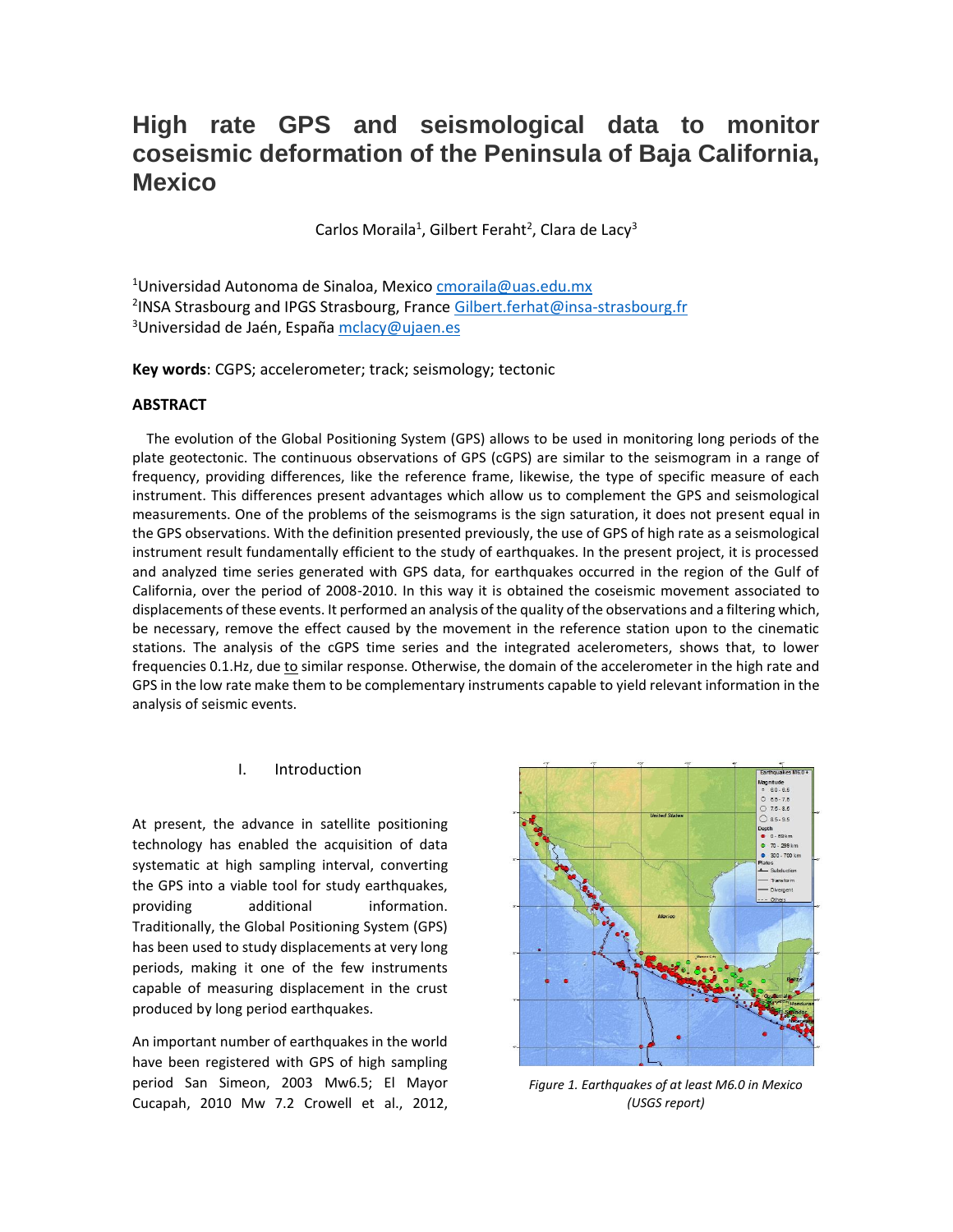TokachiOki, 2003 Mw 8.3All These studies have shown that the high frequency GPS is transformed into a powerful tool capable of representing a wide spectrum of the field of seismic waves in a similar way to the Seismograms and accelerograms.

The area of our investigation is the Gulf of California, extending 1400 km approx. from the fast spreading mid-oceanic ridge system of the East Pacific Rise to San Andreas Transform Fault. The continental rift is extensively exposed in the conjugate margin present in the Mexican states of Sonora and Sinaloa, where there is a zone of active basin-and-range type extension. Crustal deformation within the Gulf itself ranges from ridge transform structures in the south to minimal deformation in the north.

#### *GPS network analyzed*

Several permanent GPS stations exist in the studied area. SOPAC network of continuous GPS sites exists throughout the field area, but CORS network and GPS sites operated for INEGI (Mexico), are concentred in Sonora, Sinaloa, Colima and Baja California states. We delimit our study region as described above to complement survey networks operated by other Institutions (USGS Geological Survey, TLALOC network, Universidad Autónoma de Mexico).



*Figure 2. CGPS Stations*

# II. Metodology

#### *GPS Data processing*

TRACK is a GPS data processing program derived from GAMIT that allows calculating the movement of one or more stations with respect to one or more assumed fixed, this is called relative positioning. This calculation is much faster than the absolute positioning of a station that makes GAMIT, because it is only necessary to obtain the relative movement between stations. The principle of TRACK is simple, consists inconstructing the theoretical phases of the signals registered by the GPS stations, knowing their position a priori and position of the satellite and then compared with observed phase calculating the residue (RMS) for both, adjust the position of the stations along with other parameters that intervene in the process in order to minimize the residue. It Is because of this that it is advisable to choose a station reference for which will travel the same way as for the mobile stations, and therefore, the alterations present in the trajectory of signal are diminished at the moment of forming double differences.

TRACK has main components in the analysis of data:

- Calculation of the cinematics trajectory u sing the values of ambiguities.
- Reading of RINEX files and assignment of ambiguities a priori. Resolution of ambiguities to integer \*integrated\*values

#### *Accelerometer with GPS data*

The continuous and rapid development of the GP S and the improvement in the strategy of data processing have been such, that estimating the seismic displacement from GPS of high frequency has been con-poured in a topic of investigation known as GPS seismic Bock et al. 2004; Langbein & Bock,2004 . Recent studies have shown that large static displacement in the Near field can be obtained from post acceleration records to a correction in base line Graizer, 1979;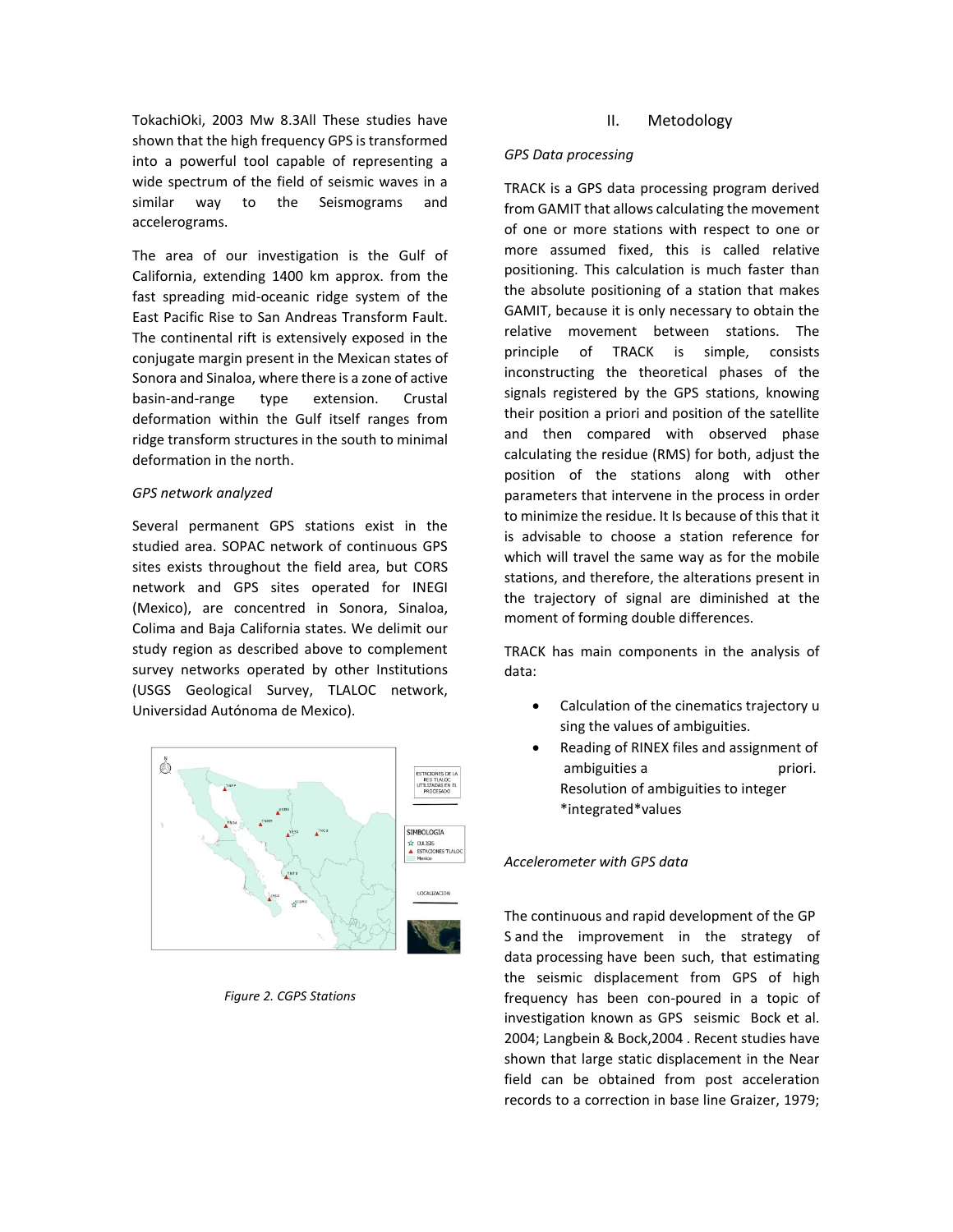Iwan et al., 1985; Boore, 2001;Wang et al. Bock et al. (2011) showed how GPS and accelerometer work well as a complement to displacement obtained with GPS instruments, allowing to solve the problem of the double integration of acelerometer, due to this, the installation of a accelerometer together with a GPS receiver, or in its defect use of acelerometer and GPS observations located at a distance of not more than 4 Km (Emore et al.,2007), allows to make a good combination, delivering a precise record of the displacement through complete frequency range of the ground movement. An important utility of the networks composed by GPS high frequency and accelerometer, is to be able to deliver seismic records in the Near field, useful to constrain process kinematics of the source of an earthquake. In practice, the low frequency band of waveforms is very useful for the invertion of the so Cucapah, 2010 Mw 7.2 registered by the station installed in Mexicali, source time function.

#### Figure 3 shows the displacement of the

earthquake of El Mayor Cucapah, 2010 Mw 7.2 registered by the station installed in Mexicali, BC, Mexico obtained from the GPS and also from the accelerometer integrated twice. It Is possible to observe the good adjustment of the accelerometer integrated twice when making a correction of the lınear base, obtaining to reproduce the static displacement.



*Figure 3. Comparison between motogram (black) and integrated accelerogram*

There are some differences in the low frequencie s in North component that are ratified by observi ng the spectraof both signals, that is due to the

accelerometer fail to effectively reproduce that frequency range.

We compared the data obtained from the GPS and accelerometer showing the content of its signal in speed, in order to know, as is the behavior of the signal cGPS in high frecuency that some component of the GPS was not entirely resolved during the process.

### III. Conclusions

To obtain the speed or displacement from accelerogram, it is necessary to apply to those which can be obtained directly from the GPS. When not making a correction, apply a high pass filter or pass-band to conducing record to a loss of information in the low frequencies, as of the static deformation that is important when calculating magnitude for the moment. As a whole, GPS and accelerometer are highly complementary instruments, since they will obtain a close field record of an earthquake of great magnitude in a range of frequencies wider than that obtained by each instrument separately. In the last time, techniques have been developed both to obtain a correction of automatic base for of GPS The study of earthquakes with high frequency GPS, offers possibility of observing the carrying of the signal like a seismogram, reproducing the movement coseısmic to registered in displacement.

The displacement associated with long periods, p articularly static deformation is well resolved. However, in high frequency it is unknown until the period is able to adequately reproduce the earthquake signal. Because of this, the signal obtained from the GPS was compared with with an accelerometer signal located in the same site.

The sensitivity to the movement of the GPS is different to of sismometers and accelerometer, for this reason, GPS is not able to register minor events.

However, the frequency range in which the GPS register is limited (less than 0.1 Hz), losing information with respect to arrival of the first seismic wave that can be of little amplitude (Meneses et al., 2015). This could be a problem for an early warning system